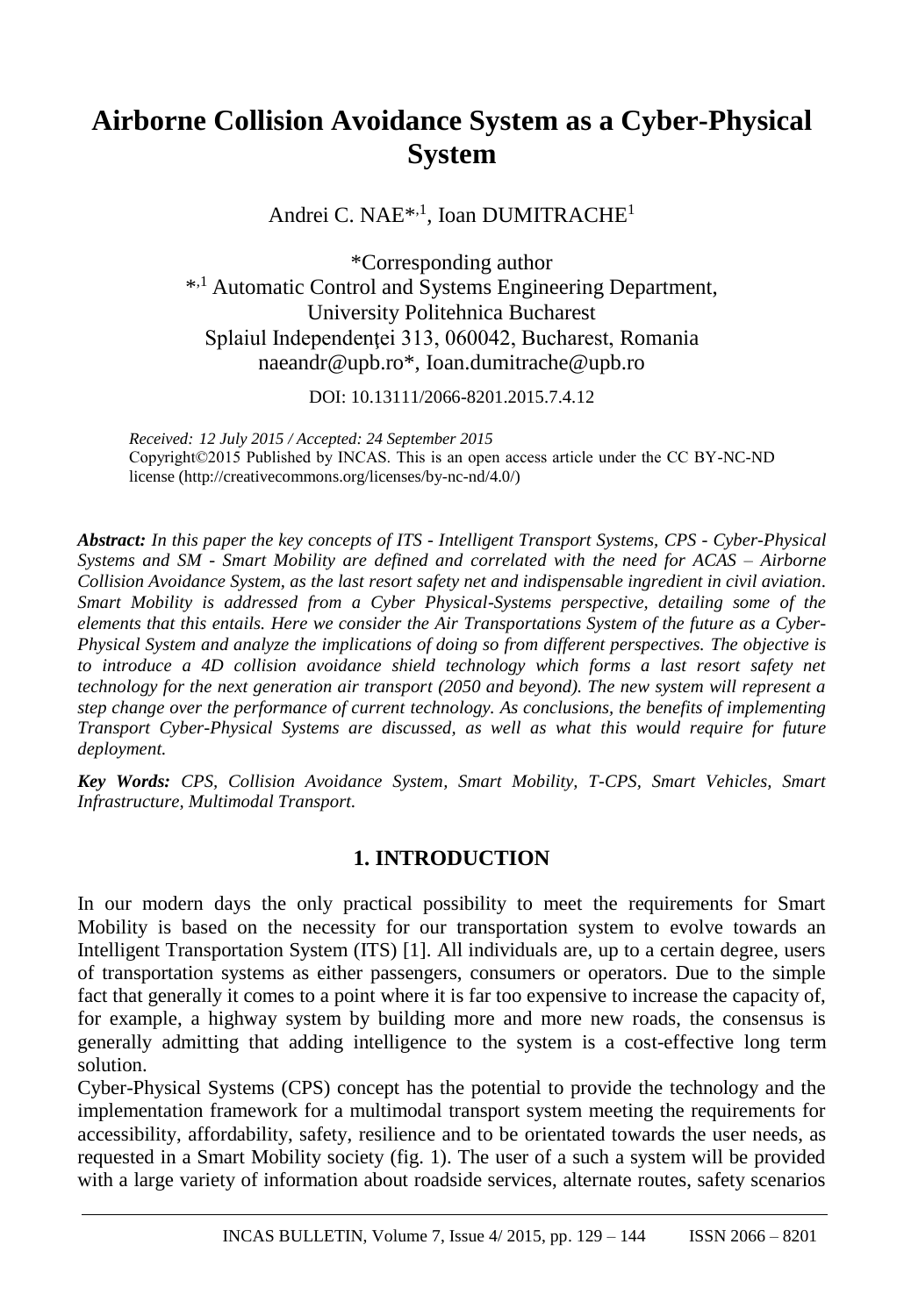(including collision and crash avoidance) and comfort. An ITS is the only possible approach to solving the critical problem of reducing traffic congestions and increase safety (mainly with respect to vehicle crashes), and it is highly unlikely that any single solution outside an ITS will produce a quick fix, given the complexity of the problems associated with the movement of people and even material from one location to another [2].

The ITS is an integrator at system level for individual solutions with synergies. Congestion in traffic is by definition addressed by either extending the infrastructure of by limiting the access using specific criteria. Development of information-based solutions to transportation problems was introduced as a first innovative solution, with many attractive features [2,3,4]. This is relatively inexpensive compared to building new roads or bridges; has low social and environmental impact and in addition to the primary goal of improving the safety and efficiency of roadway use, this can produce a number of secondary benefits by carrying educational or public relations messages.



Fig. 1 – ITS and CPS contribution to Smart Mobility

Furthermore, CPS are increasingly developing in the transport sector. When considering the expected reduction in traffic congestion, reduced fuel cost and air pollution, improved navigational performance, decrease in the likelihood of accidents and improved driver efficiency, CPS are present in the Smart Car, Global Communication and the Intelligent Infrastructure concepts.

A critical milestone in the development of a CPS in aviation is the implementation of a new generation safety environment, able to meet current development challenges. Airborne Collision Avoidance System (ACAS) furnishes a last resort safety net and is therefore an indispensable ingredient in civil aviation. For example, the Traffic Alert and Collision Avoidance System (TCAS) implementation standard of ACAS is an integral part of the current air traffic management system and a key contributor to its high level of safety.

TCAS was however designed on technology that is already more than fifty years old and with air traffic operations of the previous century in mind. Despite numerous improvements in its functionality, this old technology basis of TCAS poses significant limitations on the further enhancement of ACAS. Most recent studies show that current TCAS II Version 7.0 provides on average about a factor 5 reduction in collision risk [5], and that the implementation of TCAS II Version 7.1 should lead to some 10% extra reduction [5,6]. A recent enhancement is the integration of TCAS II in the Autopilot/Flight Director for A380, with the option of human reversal by the crew [23]. Although this leads to a significant better response of the aircraft to TCAS, it does not solve the weaknesses that are inherent to the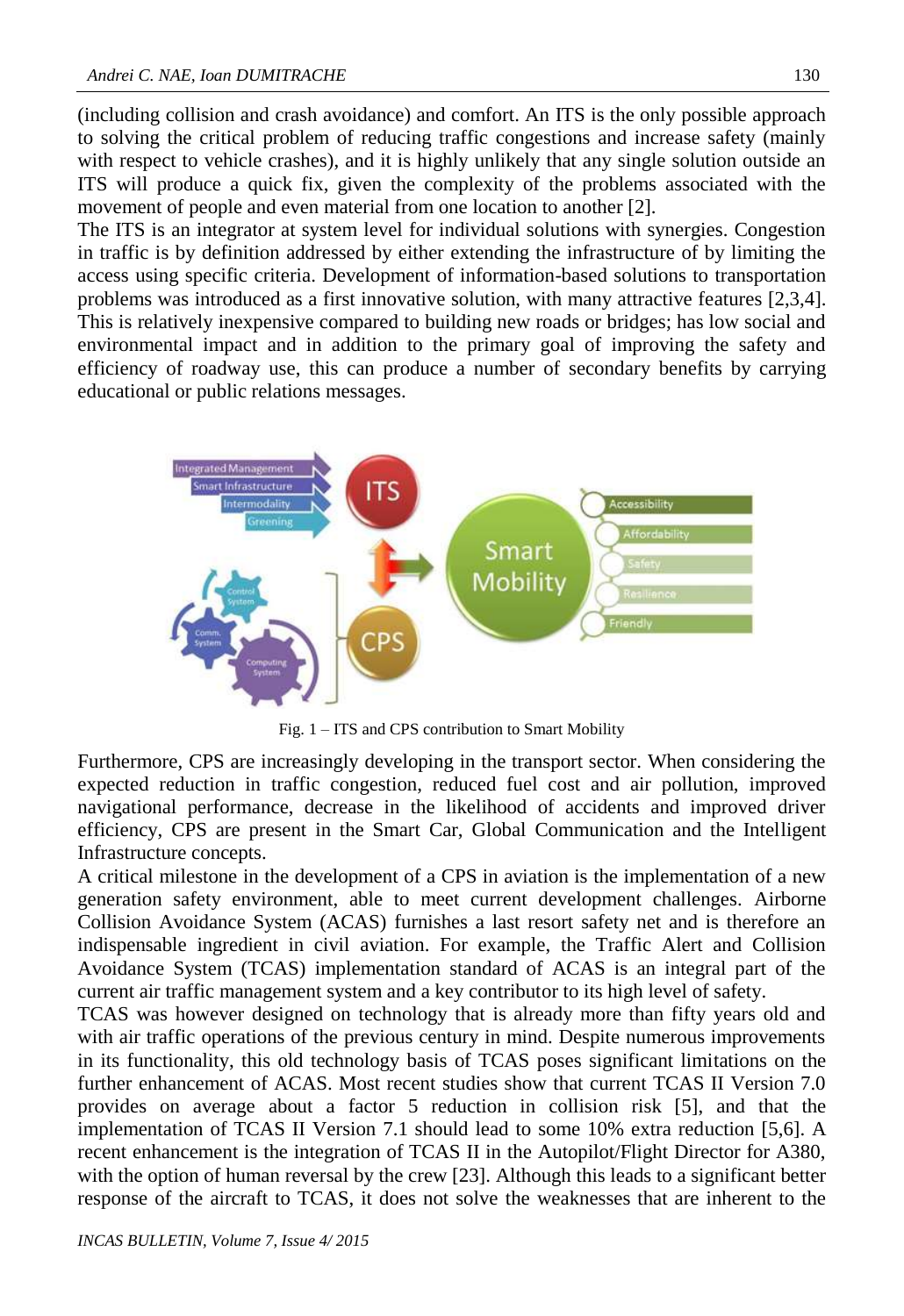half century old design and which creates major challenges in accommodating changes in future air transport. In view of this there is a need for a radical different approach to the last resort safety net in air transport.

# **2. STATE OF THE ART FOR AN AIRBORNE COLLISION AVOIDANCE SYSTEM**

Smart Mobility (SM) as originally introduced [3], is based on the use of Information and Communication Technologies (ICTs) infrastructure to improve the functioning of mobility systems, enhancing their efficiency, improving their competitiveness. In a techno-centered approach, ICTs represents the keystone for building up the SM. It relates the infrastructure of smart cities to their operational functioning and planning through management, control and optimization. At the same time SM is based on innovations for infrastructures, vehicles and services, looking at citizens as end-consumers (fig. 2).



Fig. 2 – Smart Mobility in a Smart City

Key technologies for Smart Mobility concept adapted to the need for a TCAS include the following:

*Smart Infrastructure and Sensors* - The crucial technological ingredients of smart infrastructures include low-cost sensors and clever software for data fusion (analytics and visualization), as well as computing power. Sensor networks are at the heart of all sorts of smart infrastructure. Each sensor node will integrate specific sensing capabilities with communication, data processing and power supply.

Examples include: Wireless Detectors, Smart Pavements, Passenger Counters, RFID Tags, Probe data-collection technologies, Eco Sensors, Automatic Vehicle Location, Weather Sensors, Vehicle Re-identification, Pay-as-Go units, Smart Cameras & Video processing, etc.

*Smart Vehicles* – single mode and future multimodal vehicles with advanced on-bord technologies.

Examples include: on-board technologies as Navigation System, Inertia Navigational Unit, On-board V2X Communication Box, In-Vehicle Network, Smart Display, Smart Camera, Driver Awareness Monitoring, Eco Sensors, Electronic Billing Unit, Streaming unit, Safety Driving System, In-vehicle information systems, Driver Identification, etc.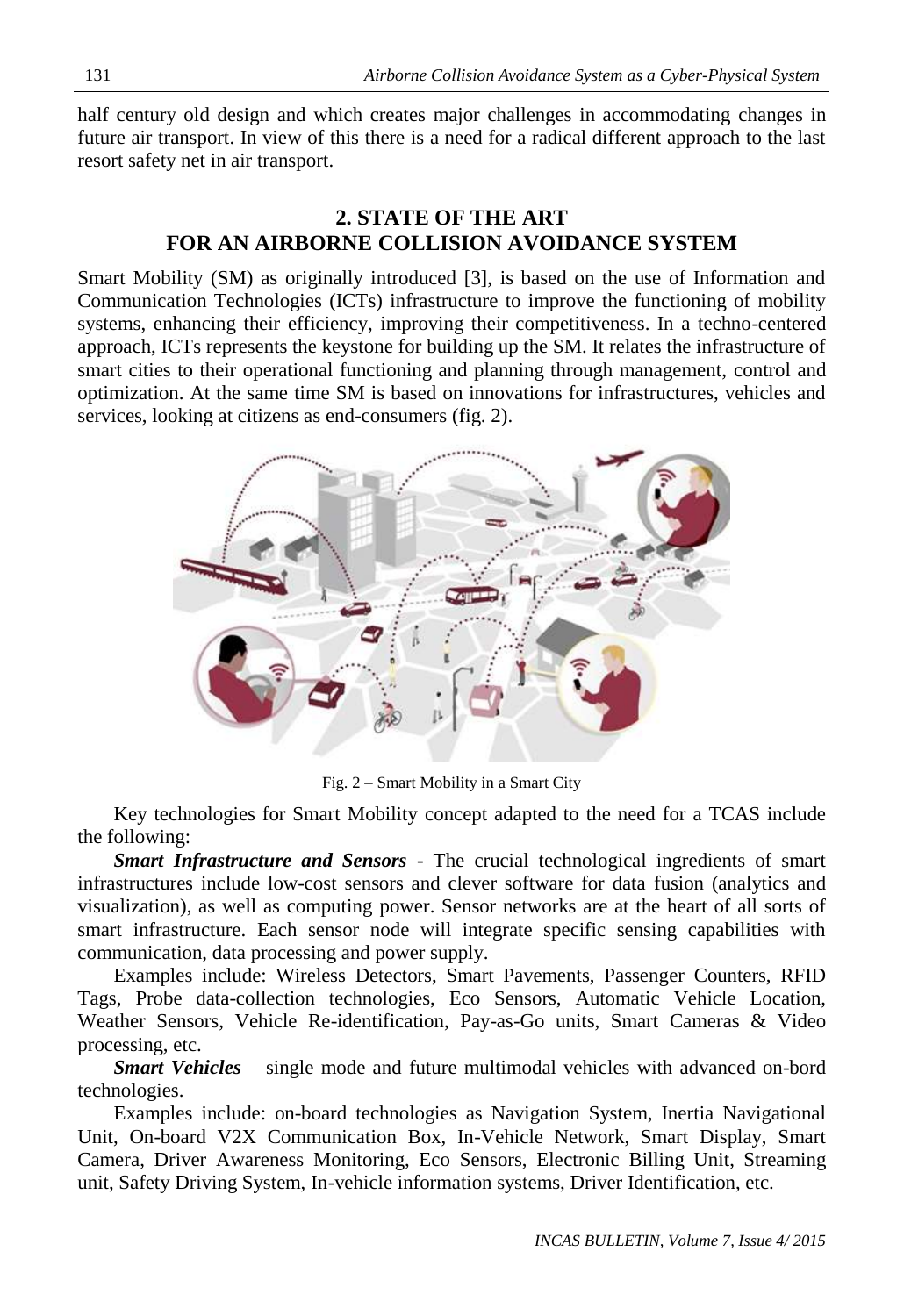*Smart Communications* - Various forms of wireless communications technologies integrated on-board for intelligent transportation systems.

Examples include: Radio modem communication on UHF and VHF frequencies are widely used for short and long range communication within ITS, Short-range communications, etc.

Transportation Cyber-Physical Systems (T-CPS) already play a role in common daily life and economy[4]. This role is expected to increase in the future as higher levels of transport autonomy, safety, and convenience are achieved. The complexity of transportation systems as a whole, as well as smaller components such as vehicles, is growing at an exponential rate. Everyday tasks or events, such as commuting by automobile, train, or airplane, depend on complex yet reliable and seamless interactions between the vehicles' computer systems and physical systems embedded into the smart infrastructure, while under control by human operators or end users (fig. 3). Today's transportation systems are being designed to be more competitive within their respective industries by adding more complex features and capabilities to increase energy efficiency and safety.



Fig. 3 – Transport Cyber Physical Systems (T-CPS)

The major impact for the development of CPS is at vehicle level. With the increasing deployment of sensing technologies at vehicle level, the focus was redirected towards intelligent infrastructures and, as a result, we are now facing new generation for transport systems that have been developed as a result of the T-CPS concept. This is mainly the case for Next Generation Air Transportation System (NextGen) – [4], which can be thought as a large-scale CPS. The cyber or computer components of automobiles, aircraft and other vehicles have been increasing and will continue to play a larger role in these systems. It is estimated that currently as much as 40% of an automobile's value consists in cyber-physical components (electronics, sensors and actuators, and embedded software).

Worldwide areas where CPS can be applied benefit from the integration of satellite navigation and control of aircraft, advanced digital communications, advanced infrastructure for greater information sharing, and enhanced connectivity between all air transportation system components. Reliable, seamless integration of the technological and physical elements of the systems are essential for the safe operation of air transportation. This translates to increased automation in all parts of the system, ranging from aircrafts to ground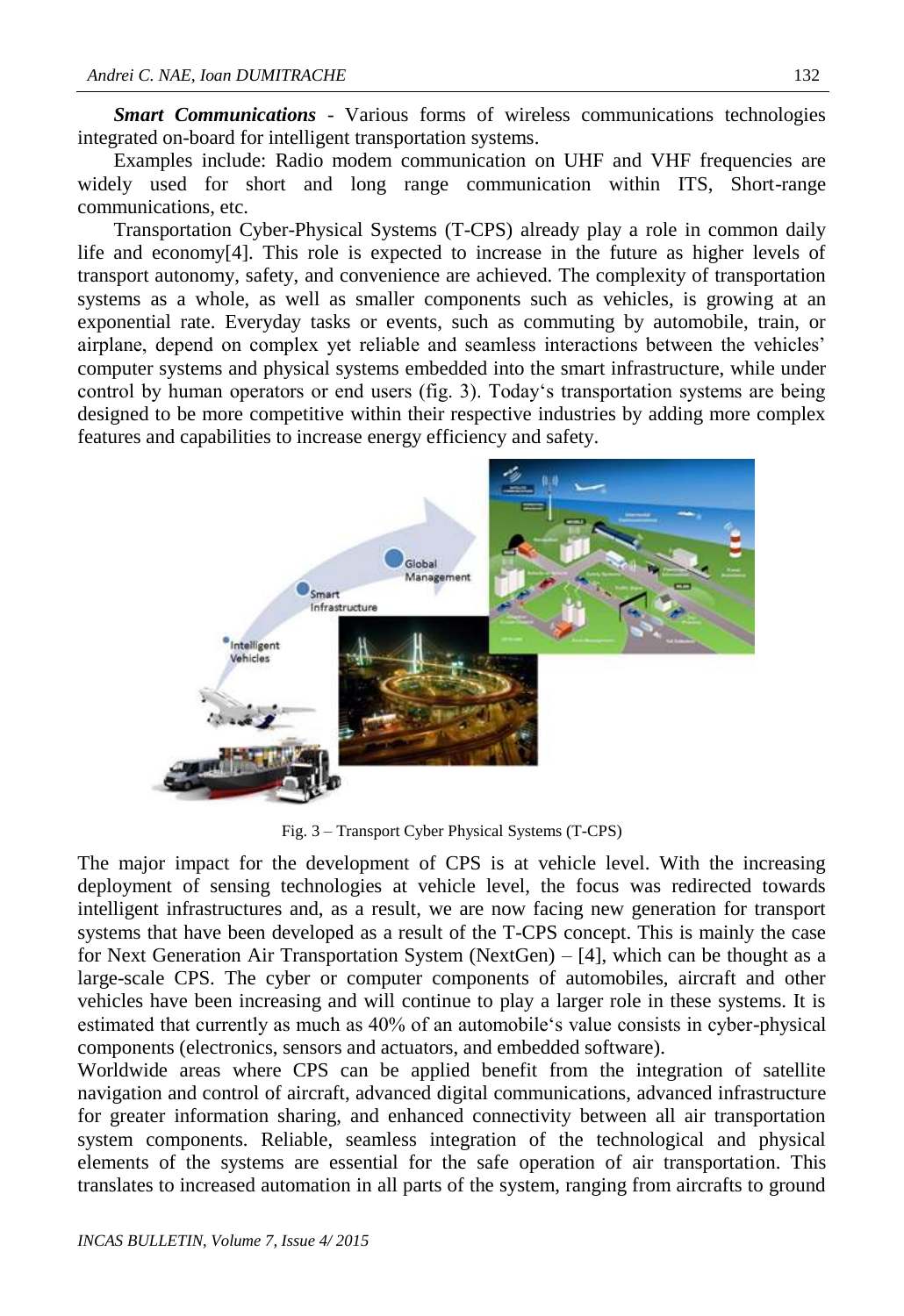infrastructure, communication systems, and air traffic controller decision support tools. Today, humans play an active role in both automotive and aviation operations. Although modern aircraft have a larger amount of automation, pilots still play an essential role in control and Unmanned Vehicles have yet to make a significant presence in the airspace (for civilian transport purposes).

There are currently a number of Current Autonomous Vehicle projects whose prototypes were successful:

- *Google Car*. Google has developed numerous autonomous Toyota Priuses that have already driven more than 190,000 miles in city traffic, busy highways, and winding country roads. The Google Car drives autonomously using a large laser mounted on top of the vehicle, four radars, global positioning system GPS, and many other sensors to measure and react to the surrounding environment while avoiding obstacles and obeying traffic laws.

- *DARPA Urban Challenge* [6]. In 2007, the Defense Advanced Research Projects Agency held the Third Urban Challenge, in which competing autonomous vehicles had to drive in an urban environment among other autonomous vehicles as well as those driven by people.

- *Grand Cooperative Driving Challenge* [7]. The first Grand Cooperative Driving Challenge was held in the Netherlands in May 2011. Autonomous vehicles competed and had to communicate with each other while navigating urban and highway environments to perform cooperative driving.

In aviation, at EU level, there is a major development under SESAR [\(www.sesar.eu\)](http://www.sesar.eu/) framework program, aiming to the integration of RPAS – Remote Piloted Airborne Systems in the un-segregated civil air space.

The key enabler for proposing the development of such a step change is that we have identified a novel mathematical theory about guaranteed collision avoidance for objects that evolve according to a specific type of differential equations. In the scientific literature this theory is known under the name Navigation Functions [24]. So far this novel theory has successfully been applied to collision avoidance in the field of robotics. The evolution of flying vehicles satisfies differential equations which fall within the specific type covered by the novel theory.

Therefore this novel theory allows for each aircraft to "carry" a virtual 4D-shield which interacts with the virtual 4D-shields of nearby other aircraft. As a result of this interaction, these 4D-shields jointly produce guaranteed collision avoidance flows for the aircraft involved. In contrast to current logic based ACAS, Navigation Functions support a coordinated determination of the collision avoidance flows without the need of any decision making logic, and also free the human from tactical manoeuvring. Furthermore, the theoretical basis of Navigation Functions is such that it can well take into account the performance capabilities of each aircraft (e.g. manoeuvrability, lower and upper velocity bounds, degradation modes, etc) at any given time. This allows pioneering-ACAS to take a radical departure from conventional TCAS approaches, while covering a much wider range in air vehicle types and performance characteristics.

#### **3. A CPS CONCEPT FOR ATM**

Cyber-Physical Systems (CPS) are physical engineered systems whose operations are monitored, coordinated, controlled and interpreted by computing, communication and control [8]. They depend, most of all, upon the synergy of computational and physical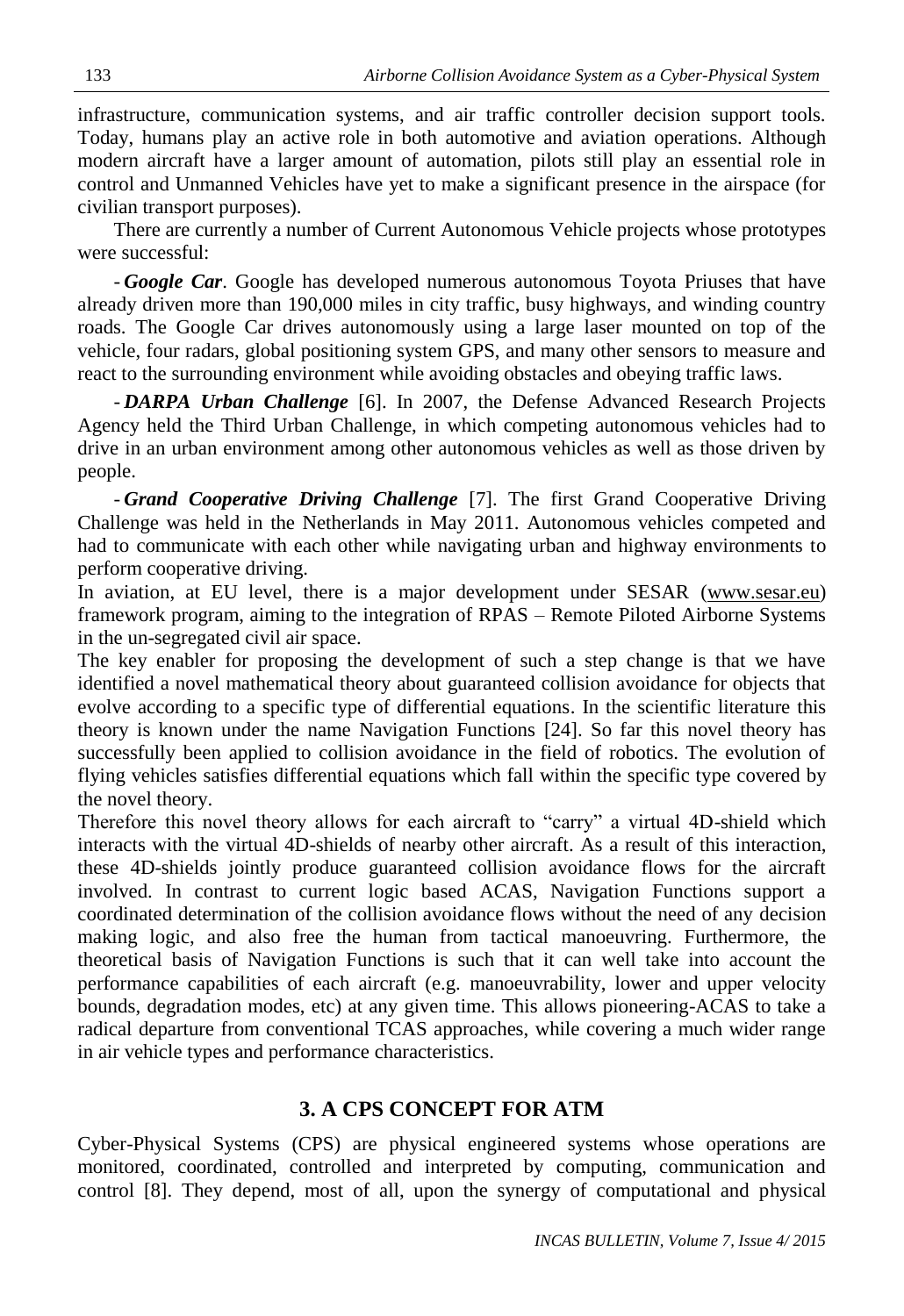elements. CPS are complex systems that are characterized by the tight interactions between the physical dynamics, computational platforms, communication networks, and control software (fig. 4). Many CPS are safety-critical control systems such as automotive vehicles, aircraft and industrial processes.



Fig. 4 – CPS concept outline

CPS are integrated computers with physical world, where sensing, decision, actuation, computation, networking and physical processes are mixed. Examples of CPS applications include: smart electric grids, smart building, smart transportation, smart medical technologies, smart manufacturing, next-generation air trafic management. The goal of implementing CPS is the deep integration of physical and virtual design, and thus CPS has taken us from "Computer for Control" (C2 Paradigm) to "Computer, Communication and Cognition for Control (C4 Paradigm)".

CPS require a large number of embedded devices, which are interconnected and connected to the Internet. As PC's processing power has become fast and communications using large bandwidth speeds is cheap, processing and communication capabilities will soon be imbedded in almost every surrounding physical object or structure. Thus CPS can be applied anywhere from large industrial scale to nano-type applications, to radically different systems and different timescales. Therefore, CPS emerge as a promising direction to enrich human to human, human to object and object to object interactions in the virtual as well as in the physical world.

CPS are complex at multiple temporal and spatial scales and are dynamically reorganizing and reconfiguring. CPS are globally virtual and locally physical and it will be required for the components to reflect characteristics and provide a unified view from local components to global systems;

When designing CPS, a practical approach is to consider three design layers, which include the physical layer, the network/platform layer, and the software layer. The physical layer represents physical components and their interactions, whose behaviour is governed by physical laws and is typically described in continuous time using ordinary differential equations. The network/platform layer represents the hardware side of CPS and includes the network architecture and computation platform that interacts with the physical components through sensors and actuators. The software layer represents the software components which are connected based on an input/output model implying a notion of causality [9].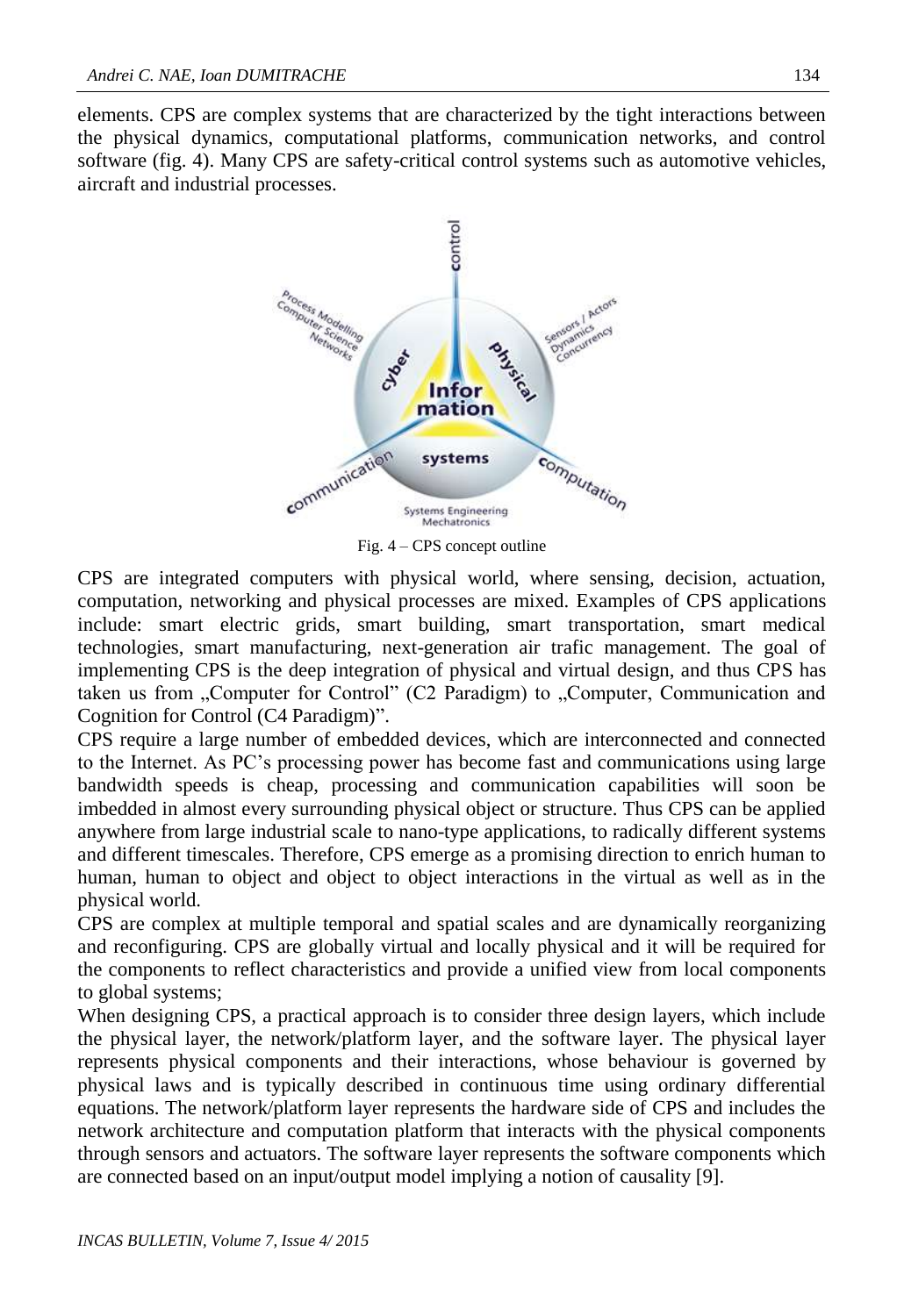# **4. TCAS IMPLEMENTATION AS A CPS**

Collision avoidance algorithms establishing a collision-proof shield around each aircraft constitute a fundamental aspect of ACAS that will introduce a step change in future air transport. These algorithms need to provide resolution manoeuvres that guarantee collision avoidance while taking into account the constraints imposed by each aircraft performance and the requirements for reversal to human operators. To deal with the technical constraints of collision avoidance and aircraft performance, the implementation takes into account recent results from research in aviation, robotics, formal methods, and automatic control areas.



Fig. 5 – Auto-ACAS escape maneuvers with uncertainty

Bringing state-of-the-art methods from robotics and control theory into ACAS will enable the paradigm shift required to achieve much higher ACAS performance and enable much higher airspace density and diversity. Here we present the state-of-the-art in these areas and discuss how CPS research will go beyond it.

#### **4.1 State-of-the-art in airborne collision avoidance via distributed control**

A requirement for future ACAS designs is the drastic reduction (if possible elimination) of false alerts, to allow the collision avoidance automation and crew to focus on the real threats. False alerts are not uncommon in current ACAS and may cause pilot overload with undesired information, especially as the traffic density increases. In order to address this problem, [14] made use of control theoretic setting to develop a novel airborne collision avoidance algorithm. This algorithm requires a high level of coordination between the neighbouring aircrafts assuming a constant exchange of information. Apart from reducing "nuisance" this algorithm can handle asynchronous operation between the algorithms in different aircraft as well as delays that accumulate up to about 0.3s. This algorithm constantly evaluates a number of potential escape manoeuvres, taking into account the uncertainty of the aircraft's motion (Fig. 5). As long as there is at least one unobstructed escape manoeuvre, normal flight is maintained. When the last collision-free escapemanoeuvre approaches a collision, that escape manoeuvre is automatically executed.

#### **4.2 State-of-the-art in Collision Avoidance in Robotics**

We consider that future TCAS will make use of state-of-the-art robotics collision avoidance methodologies and formal methods which will bring a paradigm shift over the methods used so far in air transportation. Advances in those aspects will improve flight safety, and lead to higher traffic levels and more environmentally efficient flows. Potentially promising tools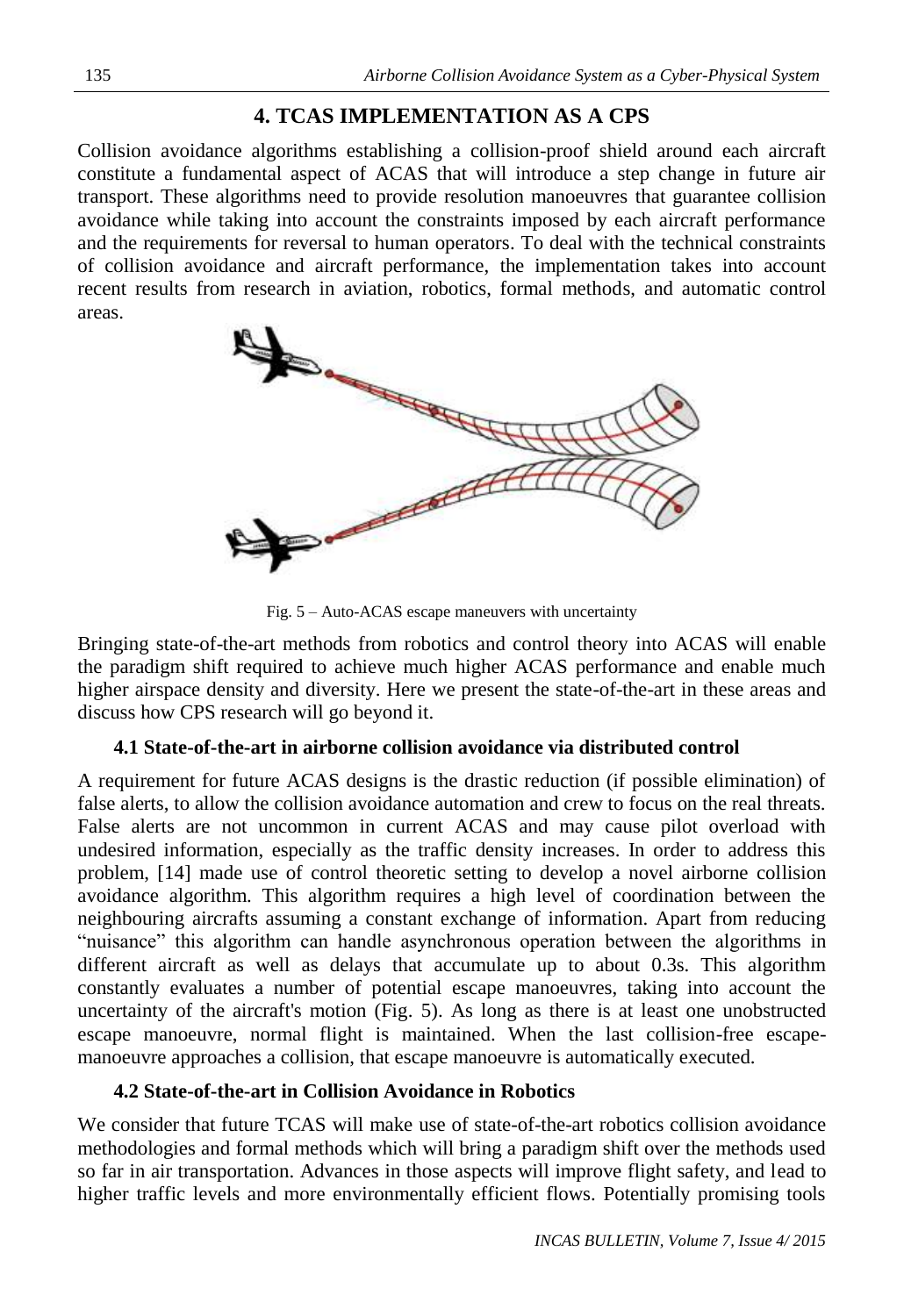could be provided by research in Robot Navigation, a field that has addressed the collision avoidance issue during the last 3 decades. Various collision avoidance algorithms have emerged through this extensive research effort [32, 33, 34]. Many of them, however, are heuristic in nature and thus cannot guarantee a solution if it exists. This renders them inappropriate for airborne collision avoidance. TCAS focuses on robotic collision avoidance algorithms with provable performance and further develop and extend them to make them applicable to the ACAS design problem.

The Navigation Functions (NF) methodology is the main candidate methodology that we consider. Navigation functions have been introduced in Robotics as an evolution of the pioneering Artificial Potential Fields method in robot motion planning to guarantee a solution of the motion planning problem, if one exists. NF adaptations to address multi-agent scenarios have been applied to guarantee separation assurance in ATM in the previous EU projects HYBRIDGE [25] and iFLY [26]. Nevertheless, its application to collision avoidance as this needs to be investigated in more details. This is motivated in particular by the excellent applicability of the NF methodology to separation assurance [18] and will be a major part of the research for the years to come.

## **5. TECHNOLOGIES FOR ACAS IMPLEMENTATION AS CPS**

For ITS, the main focus in research that is particularly related to CPS is connected vehicle technologies, specifically Vehicle-to-Vehicle (V2V) and Vehicle-to-Infrastructure (V2I) communications. Examples of V2I applications include traffic signal violation warnings, stop sign violation warnings, pedestrian crossing information, and left turn assistance[14].

The latest efforts extend cooperative driving technology to road intersections, which involve issues that are more complex than lane changing and merging problems. For example, researchers have analysed how inter-vehicle peer-to-peer communications help vehicles near an intersection collaborate with each other. They view each vehicle as an individual agent and estimate the proper driving schedule through planning (and perhaps negotiation). Then they modify virtual-vehicle mapping and the trajectory planning method to handle the collision-free requirements and vehicle (dynamic and geometric) constraints. For example, one can imagine that each vehicle approaching the intersection transmits its movement information and driving plan to the repeater installed at the intersection's centre. The repeater then transfers this information to other vehicles and to the network. Research along this path is slowed by different technologies available in different vehicles, but it could accelerate if automotive manufacturers agree on a communication protocol.

#### **5.1 Intelligent Sensing for Cyber-Physical Smart Vehicles**

Technology trends in consumer automobiles are moving toward increased autonomy. Early developments in -CPS for vehicles include traction and stability control, cruise control, and anti-lock braking systems that increase safety. Communication between vehicle components provides information such as velocity, acceleration, and traction for the purposes of navigation, infotainment, and other uses. These systems do not take control of the vehicle, but they provide information to the driver who ultimately makes a decision on how to act. Safety behaviours such as shaking the steering wheel to gain the driver's attention cannot alter the situation but can provide necessary information to the driver to enable action. Systems that perceive the environment outside the car as well as the environment inside the car are of particular importance. Three kinds of intelligent-vehicle sensing can be considered: out-of-vehicle environment, in-vehicle environment, and vehicle state sensing.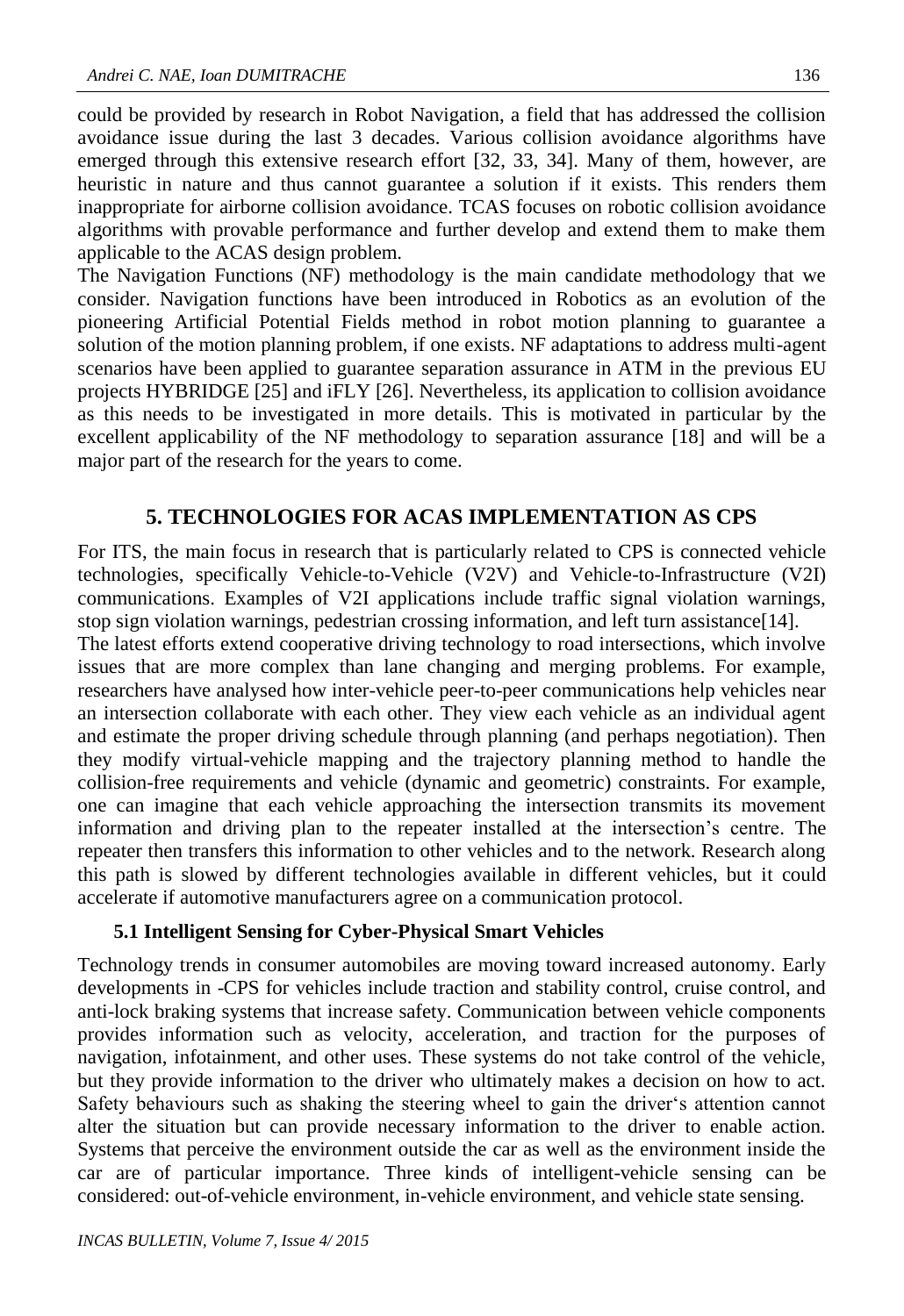*Out-of-vehicle environment sensing.* This involves the process of collecting information about the driving environment outside. In particular, if we consider the road traffic, this include extracting lane boundaries, mainly when they are not clearly marked or in case of adverse weather conditions, detecting other vehicles that are nearby and estimating their position, speed, and acceleration; identification of traffic signs and traffic lights; detecting unexpected traffic partners like mocycles, pedestrians, etc.; sensing obstacles of all kinds. In aviation case things are similar, since we may consider the equivalent traffic neighbourhood (general aviation aircrafts, drones, balloons, etc.) and the orientation provided by radio controls on ground.

In general terms, sensing the environment out of the vehicle is a very challenging task, especially when we consider all weather operations. A lot of effort was spent in order to enable vision-based obstacle detection and traffic neighbours, but this is a difficult task. In case of road traffic, for example, pedestrians wear clothes in different styles and colours and may carry items such as bags, objects, or hats of different shapes. In addition, ambient illumination conditions (the sun hides behind the clouds for a moment) introduce distortions in the process. A solution to solve part of these problems is based on usage of images from multiple wavelengths sensors. Successful attempts used thermopile or infrared sensors and may fuse the images acquired from different sensors to increase robustness. All these technologies have been already introduced in aviation sector for military applications and are now ready for migration towards the civil sector. However, one cannot be 100% satisfied with the current status. Data obtained from the global positioning system (GPS) and cameras is often uncertain or even momentarily unavailable (in urban areas, for example). Current approaches combine GPS absolute localization data with data computed by a vision system to provide accurate vehicle position and orientation. Usually, one integrates the position and orientation data into a global reference using a map of the environment and then estimates localization parameters using a particle filter [15].

*In-vehicle environment sensing*. This involves mainly collecting basic information about the pilot/driver/operator, the passengers, cargo and on any target eligible for behaviour monitoring. If we focus on the pilot/driver, specific topics include monitoring the driver's eye movements, vigilance, and tiredness; the interaction inside the car; and so forth. This type of motorization has been extensively used in military applications and now is available as a standard option on most advanced vehicles.

At the same time sensing inside the vehicle is equally important to out-of-vehicle sensing. The pilot/operator/driver's diminishing vigilance level has become a serious problem in traffic safety and a major concern. A very efficient approach to this problem is based on the motorization of the driver's head position. This may be used to quantify the pilot/driver's fatigue level, mainly when this is combined with additional tracking technologies.

*Vehicle-state sensing*. This is in fact the basic approach in the development of the vehicle as a system and we may consider to be of a lower level of importance on certified vehicles. Globally this concentrates on characterization of the vehicle's movement and monitoring its actuators. Typical examples include velocity, acceleration, engine parameters, exhaust pressure and temperature, tire pressure, temperature, skin friction coefficients, detection of vehicle position and similar variables.

It is important to mention that there are different challenges in sensing out-of-vehicle and invehicle, manly when we consider external factors like illumination. The pilot can control the illumination environment inside the aircraft/car/vehicle, while the outside illumination environment is subject to the weather conditions and there is no possibility from the pilot to interact. The challenges for the inside car analysis are related to the analysis of human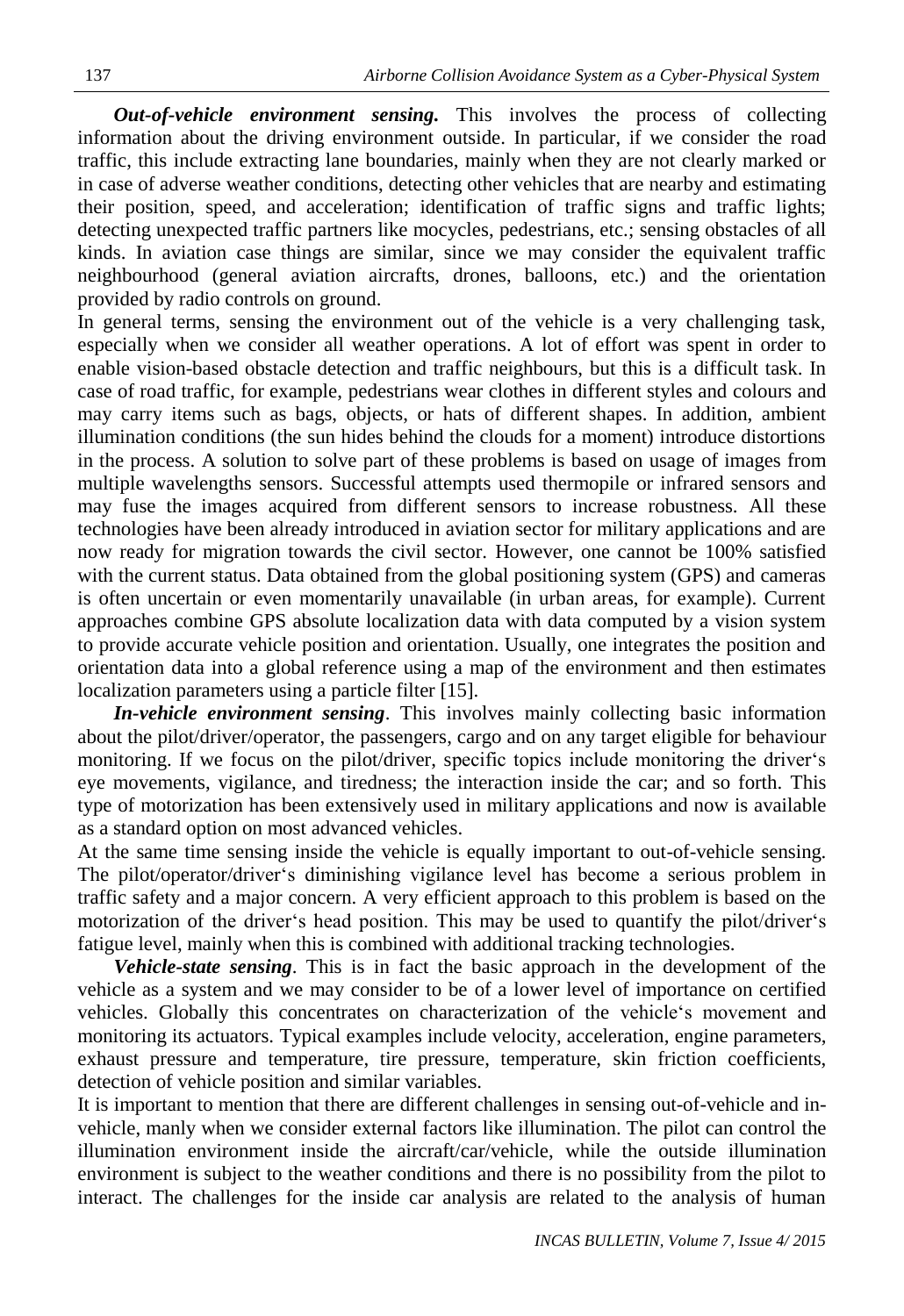behavior and teams of engineers and psychologists are needed to address these problems in the future. Regarding out-of-vehicle sensing, the current trend of letting the sensors do the work, using sensing across the spectrum (e.g., infrared, thermal imaging) is useful but restricted by the difficulty of the motion segmentation problem. Specifically, the humans or other vehicles that will be detected are usually also moving. Several ambiguities can arise such that it is not possible to detect humans or other vehicles because of the special way in which they are moving. To address these issues, one would require an approach in which information fusion from a variety of sensors eliminates ambiguities.

#### **5.2 Navigation Functions for Cyber-Physical Smart Vehicles**

Navigation Functions (NF) are real valued maps realized through cost functions, the negated gradient fields of which are attractive towards the goal configuration and repulsive with respect to obstacles. Considering a trivial system described kinematically as:

$$
\dot{q} = u \tag{1}
$$

the basic idea behind navigation functions is to use a control law of the form:

$$
u = -\nabla \phi(q) \tag{2}
$$

where  $\phi(q)$  is a navigation function to drive the system to its destination (Fig. 6).

It has been shown [27] that strict global navigation (i.e. with a globally attracting equilibrium state) is not possible and a smooth vector field on any sphere world which has a unique attractor must have at least as many saddles as obstacles. Further, navigation properties are invariant under diffeomorphisms; hence any world that can be diffeomorphically transformed to a sphere world can accept a navigation function [27, 28].



Fig. 6 – Navigation Function with three obstacles and the resulting gradient following path

Navigation Functions were initially proposed for single point robot navigation. Recent results [30, 31] allow application of the concept of Navigation Functions to navigation of multiple non-point robots via Multi-Robot Navigation Functions. Multi-Robot Navigation Functions have been developed for both centralized and decentralized [31] systems. There are several levels of decentralization, depending on the information available to each agent. The simplest form of decentralization is directly derived from the centralized case, where agents have full information and they calculate locally their control input. Intermediate levels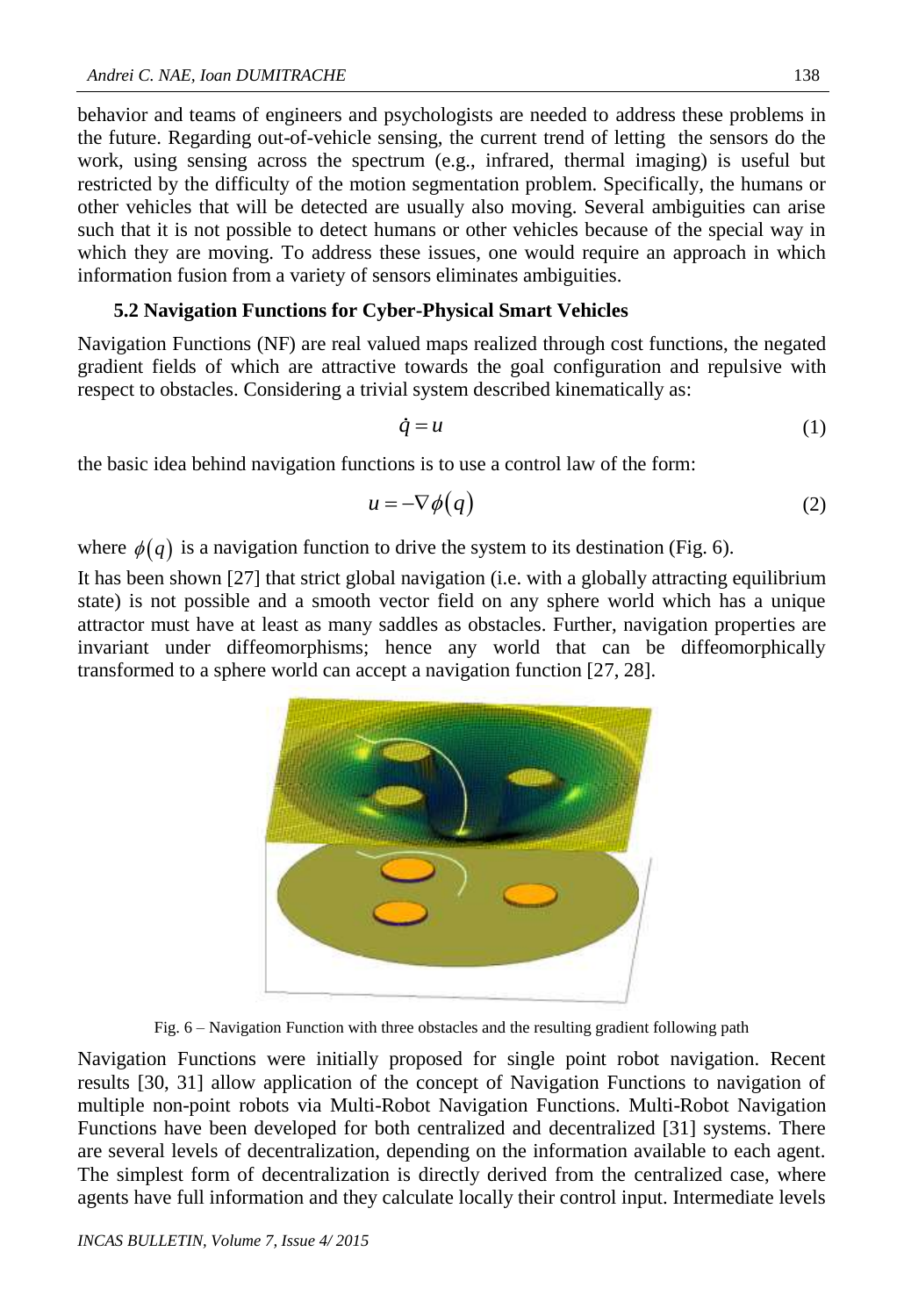of decentralization as in [29] assume full state information but only abstract information about the destinations of the other agents. Completely Decentralized Navigation Functions (DNF), assume only local knowledge of their neighbors and their environment as in [31, 30]. In those cases each agent calculates locally its control based on the positions of the neighboring agents. The navigation function serving as a Lyapunov function candidate used to prove stability for those decentralized cases is provided by the sum of each agent's DNF, resulting in an almost globally asymptotically stable system.

#### **5.3 Human-in-the-Loop**

A better understanding of human-cyber interaction is needed to incorporate human behaviour into models for these systems, if we would like to meet major goals defined by zero fatalities requirements. Incorporating human-in-the-loop considerations into the design and operational procedures is critical to dependability and predictability. The proposed new autonomous control systems will need to operate without fault alongside humans. Therefore we need measures and metrics to determine how safe this interaction will be, without sacrificing the benefits of autonomy [17].

It is also important to consider that even though there is a trend toward increasing autonomy in transportation, it is very important to ensure that human interaction remains a priority and to continue to keep humans involved (Fig. 7). In this approach humans play active and passive roles in transportation and have varying degrees of capabilities. Representing human behaviour in the design, development, and operation of CPS is thus a challenge.

Implementation of ACAS implies bringing of a new paradigm for human-centred full automation. Airborne collision avoidance with extremely high reliability can only be realized through guidance and control of the vehicle flight with very high or total automation. At all times, however, the pilot should maintain situation awareness, making it possible to revert operation to manual control. These human factors aspects need to be studied using the stateof-the-art in ecological human machine interfacing. The result is a new paradigm in human machine interaction that gives the real feeling of the implementation for proposed ACAS.



Fig. 7 – Human-in-the-Loop

#### **5.4 Safety and Security**

Safety is a paramount concern for any transportation system. As technology levels in vehicles drastically increase, the emphasis on safety and security must keep pace. One of the grand challenges to be achieved is zero fatality highways. It is expected that increased automation can help to achieve safety goals, but not without some challenges [18]. There is a possibility that integrated technologies will create more distractions for drivers, potentially causing safety issues. To ensure high levels of security for a highly integrated network, breakthroughs in security technology must be made that can be applied worldwide over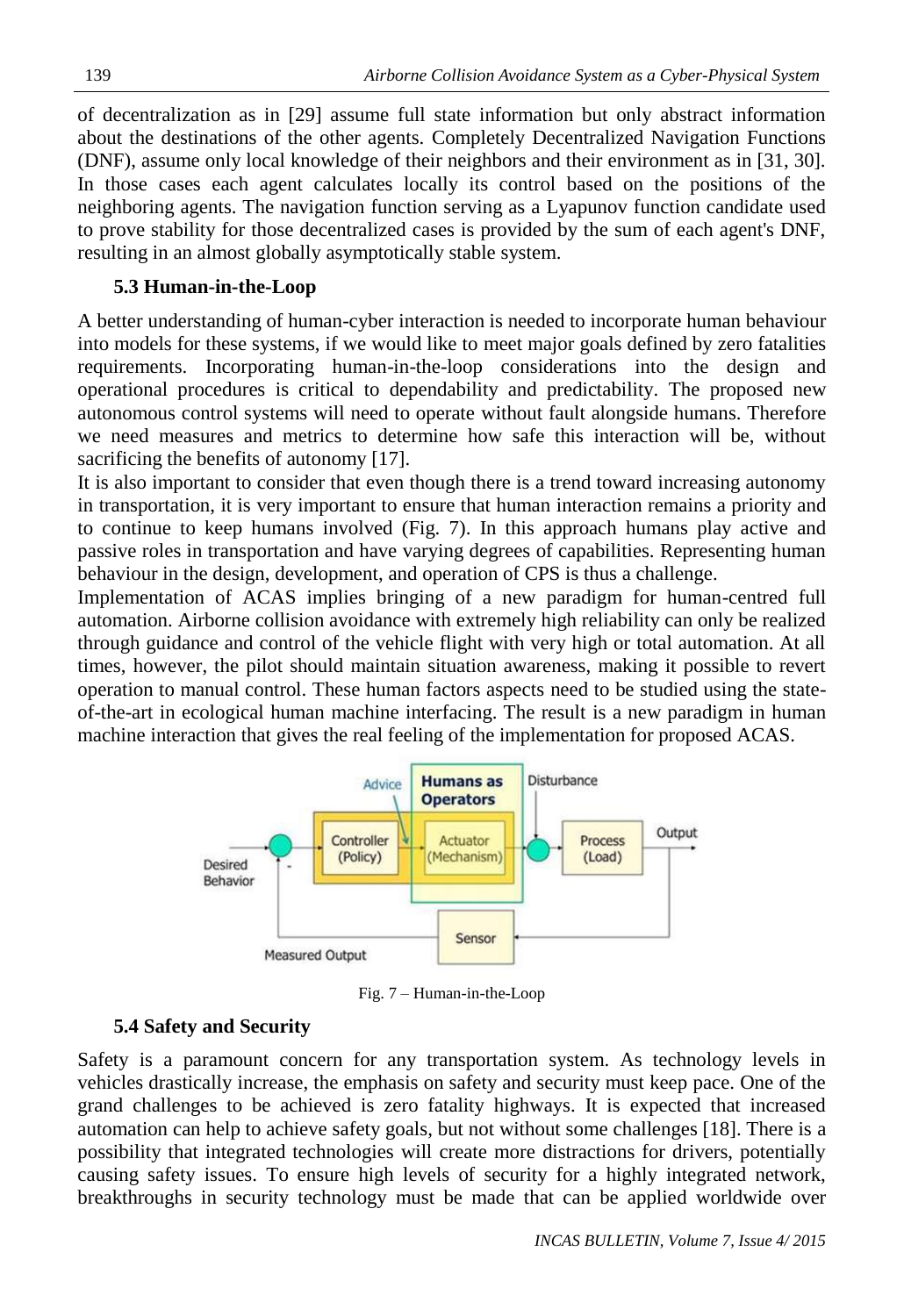various systems. As CPS become more complex and interactions between components increase, safety and security will continue to be of paramount importance.

#### **5.5 T-CPS integration**

A typical implementation scenario for T-CPS is presented for a collision avoidance case in road traffic conditions as existing on a future high speed road (fig. 8). To a certain extent, this is similar with proposed implementation scenario for aviation and TCAS.

Basic implementation infrastructure is using a monitoring and control surface network interconnected (wireless) to a global monitoring system and intelligent cars equipped with sensing technology and communication hardware. The observer in the monitoring center may have either an active or a passive role, depending on the level of requested interaction.

The basic scenario is triggered by an unexpected event (obstacle) requesting a quick response from the car in front of the obstacle to stop. This event will generate a perturbation in the traffic with the potential to end in a massive collision, mainly due to incoming cars not able to avoid contact with the stopped car, or due to the need for a sudden change of lane, also leading to potential collision with other cars in the traffic.



Fig. 8 – T-CPS implementation scenario – Road Traffic Case

CPS integration into the vehicles and also the smart road infrastructure should prove that, once the system activated, approaching cars are informed well in advance and provided with the needed information for the trajectories to follow so that the collision is avoided. Also, the incident is reported to the global monitoring centre where higher level decisions may be triggered, possible with the assistance from the human supervisor. At system level all interconnected fluxes will be informed and global traffic is redirected for the duration of the perturbation event.

# **6. ACAS SIMULATION FOR CPS**

A proposed T-CPS simulation environment is proposed based on current state-of-the-art tools available for CPS. A comprehensive survey for such tools dedicated to road traffic is available from Wagh, Hou et.all [19], where ATS is an open access traffic simulation package developed using Visual C++ (http://atsimu.sourceforge.net/). The implementation uses the environment provided by Zhengbing [20]. It is able to reproduce thousands of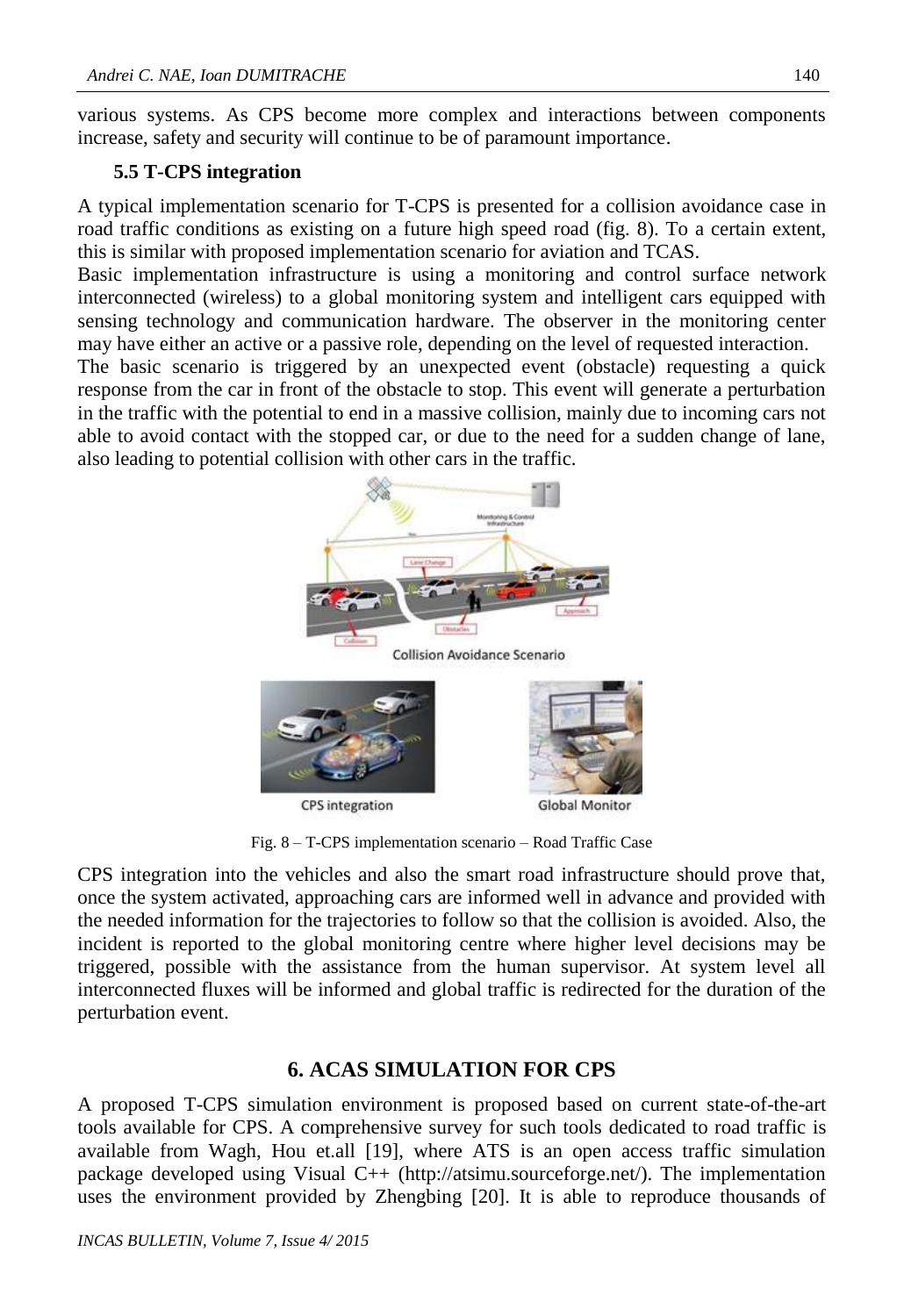vehicles, which can be treated or set as agents, running on a designed network; There are multi-lane links, intersections with vehicle conflicts, traffic signals, simulated loop detectors and guidance boards. Vehicles can move following different traffic flow models, like cellular automata (NaSch) or car-following Gipps models. The vehicle trajectory, N-curve, and latest macroscopic fundamental diagram (MFD) can be collected and the platform has the ability to communicate with other systems. For ACAS implementation for aviation applications there is an equivalent simulation platform with a very advanced aircraft simulation environment provided by D-SIX. The algorithms may be implemented in c-code and integrated in a nonlinear 6 DOF equations software flight simulators.



Fig. 9 – ACAS scenario simulation in D-SIX environment

The basic assumption in a typical simulation scenario is based on the reality that advanced aircrafts include a data link for air-to-air and air-to-ground communication and a basic electronic flight control system (FCS) which is at the heart of the system and used for executing the avoidance manoeuvres. The ACAS algorithm may be implemented by software changes only in the FCS, under the data link triggering control. This is the minimum requirement to qualify an aircraft as a CPS. The standard approach is to use algorithms that will prevent collision based on predicted probable trajectories. Instead, in this simulation we introduce the ACAS algorithm that claims space along a predicted escape trajectory (time tagged positions were the aircraft will be after an avoidance is executed) which the aircraft will use in the case an avoidance manoeuvre is necessary and this will be used as a standard implementation. The major benefit we expect from using the escape trajectory in this implementation is that we can be predicted with greater accuracy the probable trajectory which the aircraft will follow if no avoidance is executed. A flight dynamics model for the aircraft is loaded in D-SIX. Then the escape trajectory is executed in a predetermined way by the ACAS algorithm using the FCS, whereas the probable trajectory is affected by the change in pilot commands. The size of the claimed space is computed using knowledge of the wingspan, navigation uncertainty and accuracy of the predicted trajectory compared to the one the FCS will make the aircraft follow if the escape command is given. Based on the specific implementation of the flight dynamics model integrated in D-SIX, each aircraft sends its predicted escape manoeuvre and the size of the claimed space along this track to the other aircraft, using the data link. All aircraft will use the escape manoeuvres from the different aircraft to detect a future lack of escape, as in fig. 5 and fig. 9. If the distance between the escape trajectories is greater than the safety distance imposed by the regulations and/or team leader, the track is stored as the one to use in case of avoidance. Else the avoidance is executed using the FCS to make the aircraft follow the stored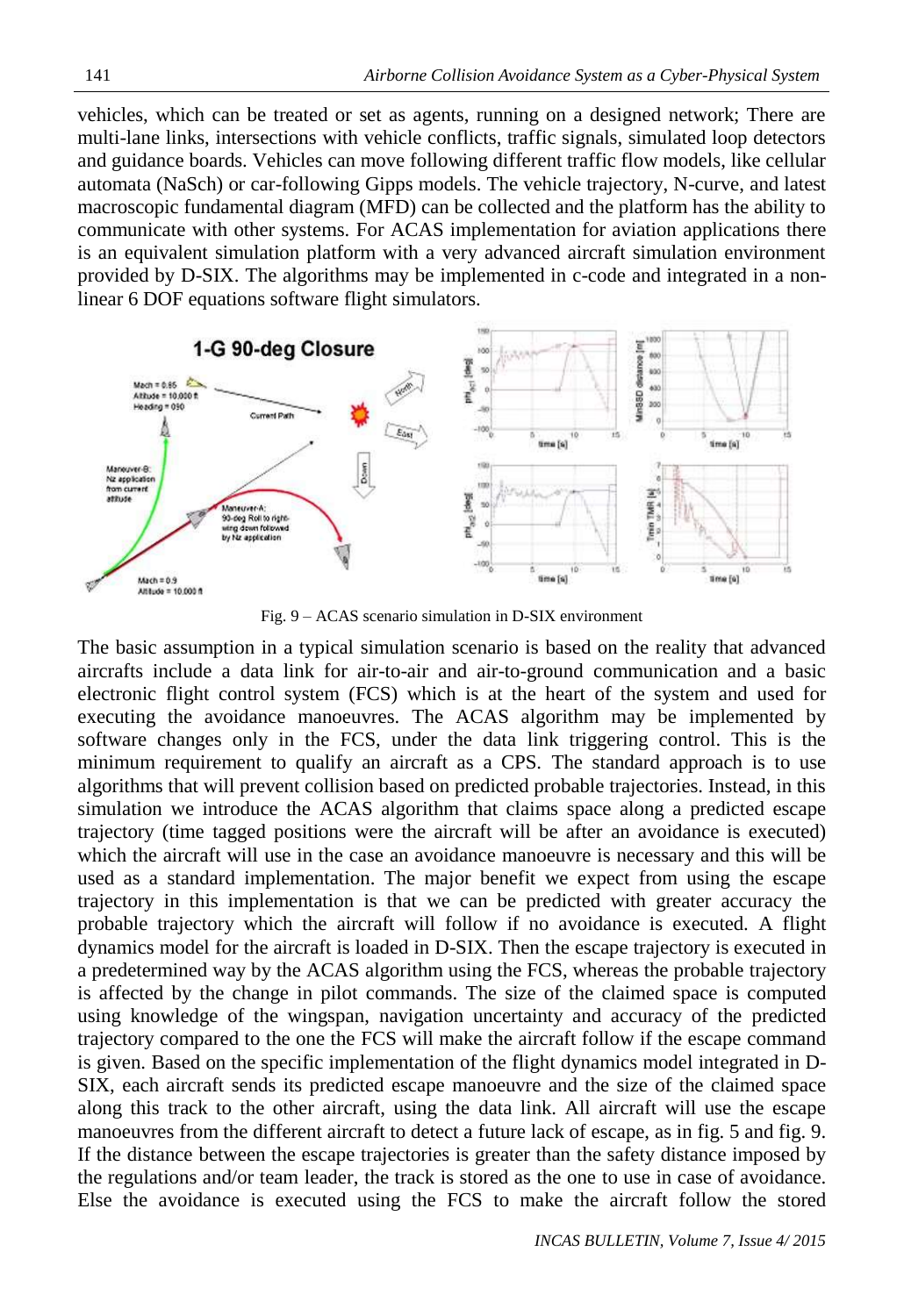trajectory. The basic scenario implemented is related on the head-on collision trajectory, as in fig.9. Due to various interferences, one may assume that a GPS positioning error, data dropouts and/or delays in controls may lead to a collision.

Embedded ACAS algorithm has been tested for a typical scenario involving two aircraft on head-on collision course, both at same altitude and at different high Mach speeds, as in fig. 9. ACAS variables (bank angle, earth fixed absolute evasion angle, actual distance between the aircrafts, MinSSD - shortest distance between the claimed spaces, Tmin – time when the shortest distance between the claimed spaces would occur and TMR – estimated time remaining until the algorithm will activate its manoeuvre) during head-on scenario are presented, with the collision estimated at T=10s. In the simulation, the aircraft heading north performs a roll to +112 deg, the other to +82 deg. The evasion starts when the distance is 1075 meters and lasts for t=2.1 seconds, resulting in a missed distance of 72 meters.

The current implementation of the algorithm gives reliable, predictable results both in low and high dynamic scenarios. From the simulations performed we could not observed any nuisance when aircraft was operating outside the safety zones currently used in the normal EASA procedures, and activations were performed only in cases where collisions would be unavoidable. We conclude that ACAS algorithm is generic in the sense that it can accommodate different aerial vehicles such as commercial aircrafts, fighters, UAVs, drones, etc. with a minimum of aircraft specific adaptation. Any aircraft that has the capability to compute/predict its avoidance trajectory at least 5 seconds ahead and has the capability to communicate that information via a data link, can be protected with ACAS.

#### **7. CONCLUSIONS**

CPS are engineered systems that are built from and depend upon the synergy of computational and physical components. Emerging CPS will be coordinated, distributed, and connected, and must be robust and responsive. The CPS of tomorrow will need to far exceed the systems of today in capability, adaptability, resiliency, safety, security, and usability.

Cyber Physical Systems for Transport System (T-CPS) is a new conceptual development for future ITS based on the synergy of the following:

- Cyber Physical Systems (CPS) concept
- Multimodal Transport System concept
- Smart Mobility & ITS concept

Current development status for  $T - CPS$  is focused on a vehicle cooperative control framework based on the coordination between individual vehicles as well as between vehicles and the transport infrastructure, where vehicles' efficiency can be improved in a vehicle cooperative framework controlled by a multimodal traffic management system. This is under investigation in the simulation environment described.

CPS provides the technology to be embedded in the vehicles and the infrastructure in order to enable a T-CPS environment able meet the new standards for safety, resilience and efficiency as imposed by Smart Mobility. As described above, for the ACAS design the expected impact value of the novel value analysis methodology is to be demonstrated through its application to the Pioneering-ACAS design. This will show that this innovative method is able to identify the various potential development paths for future economic scenarios. This may seem trivial, but it is not. The reason is that in aviation industry a novel safety directed technology typically can be used for other purposes than just improving safety. For example, ACAS is able to provide a much higher safety gain than current TCAS does, then there are multiple options how this potentially may be used in practice. Increased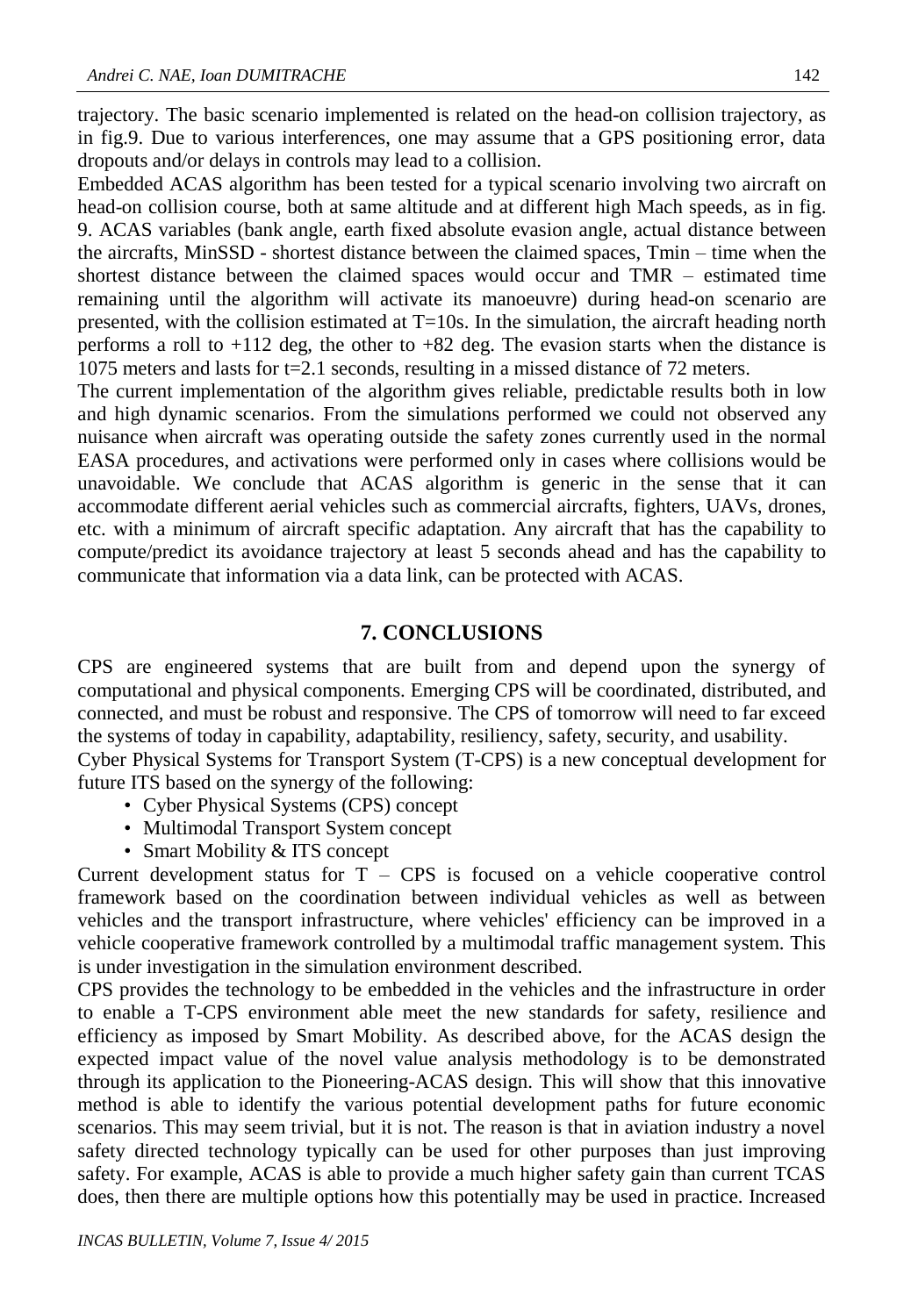levels of automation also have a significant link to potential reductions in cost on the one hand, and increased revenue generation on the other due to increased capacity and efficiency. Example options are:

• Using the ACAS design simply to improve the safety of civil aviation;

• Using a large improvement of the last resort safety net for the benefit of air traffic capacity, rather than improving aviation safety.

• Using a large improvement of the last resort safety net for the benefit of reducing environmental pollution.

• Equipping novel air vehicles with the advanced last resort safety net in order to guarantee that they do not potentially harm any of the TCAS equipped aircraft.

• Adopting a specific combination of the above four options, in order to realize a balanced improvement on safety, on capacity and on environment.

As presented in the T-CPS simulation environment, the issues raised by the implementation of a true ITS are serious, but should not be considered an insurmountable barrier. Challenges related to non-technical factors can be overcome by experts in other fields, such as the judiciary, business or political environment, and their expertise would complement the skills of engineers and scientists who create these new technologies.

Problems related to future transport technologies to solve their sizes in the areas of legal, institutional, social, environment and economy. Research should also cover longer a complementary planning of a new technology developed. It is necessary to widen the attention attributed to these practical needs, only this can advance the current state of ITS technologies from special small-scale initiatives to global universal applications.

#### **REFERENCES**

- [1] Sheng-Hai An, Byung-Hyug Lee, and Dong-Ryeol Shin, *A survey of intelligent transportation systems*, Computational Intelligence, Communication Systems and Networks (CICSyN), 2011 Third International Conference on. IEEE, 2011.
- [2] W. Barfield, and T. A. Dingus, eds., *Human factors in intelligent transportation systems*, Psychology Press, 2014.
- [3] W. Dewitt & J. Clinger, *Intermodal Freight transportation*, Retrieved from http://onlinepubs.trb.org/onlinepubs/millennium/00061.pdf (2000);
- [4] \* \* \* *Cyber-Physical Systems: Situation Analysis of Current Trends, Technologies, and Challenges, Energetics Incorporated*, Columbia, 2012.
- [5] B. Raynaud and T. Arino, *Final report on the Safety of ACAS II in the European RVSM environment, ASARP project WP9 report*, Eurocontrol, May 2006.
- [6] T. Arino, E. Vallauri, H. Drevillon, S. Chabert, C. Aveneau, *CP115 (LOLO) Evaluation Report, SIRE+ Project, ACAS/07-085*, Eurocontrol, May 2007.
- [7] J. Eledath, M. Bansal, G. Kreutzer, A. Das, O. Naroditsky, and W. English, *DARPA Urban Challenge*, 2007.
- [8] A. Geiger, M. Lauer, F. Moosmann, B. Ranft, H. Rapp, C. Stiller, and J. Ziegler, Team AnnieWAY's entry to the Grand Cooperative Driving Challenge 2011. *IEEE Transactions on Intelligent Transportation Systems*, **13**(3):1008-1017, September 2012.
- [9] I. Dumitrache, *Cyber-Physical Systems – A new challenge for Control Engineering*, Plenary lecture for the second IFAC Symposium on Telematic Applications,TA, 2010.
- [10] E. M. Clarke, B. Krogh, A. Platzer, and R. Rajkumar, *Analysis and verification challenges for cyberphysical transportation systems*, 2008.
- [11] Z. Wang, Y. Zhang, And K. Du, Traffic CPS Architecture Design, *Journal of Highway and Transportation Research and Development* 2012: S1.
- [12] S. (Reza) Azimi, G. Bhatia, R. (Raj) Rajkumar, P. Mudalige, *Reliable Intersection Protocols Using Vehicular Networks*, ICCP '13 April 8-13 Philadelphia, PA, USA.
- [13] M. Di Felice, et al. Smart radios for smart vehicles: cognitive vehicular networks, *Vehicular Technology Magazine*, IEEE 7.2 (2012): 26-33.